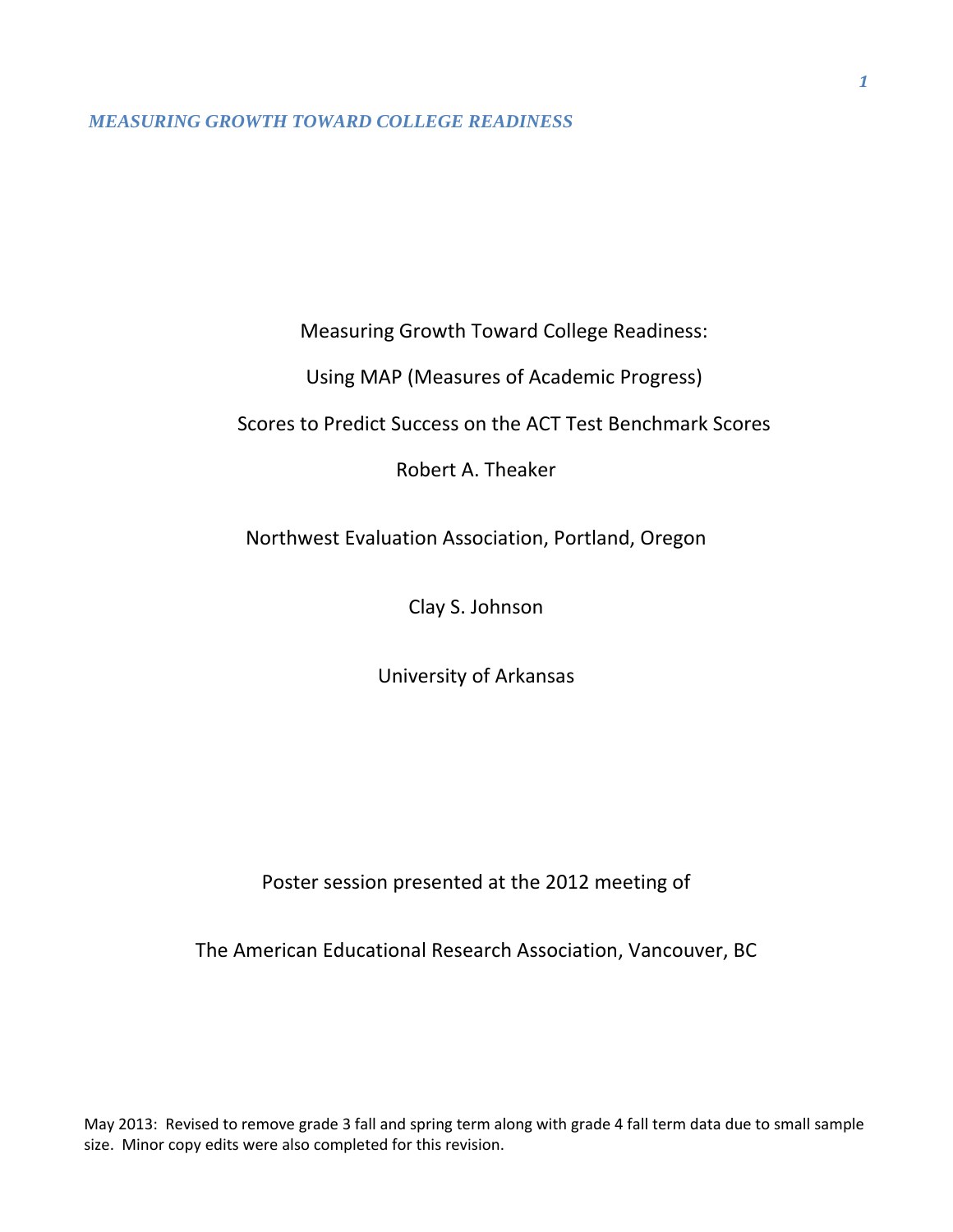This study expands the authors' continuing line of research toward accurately estimating college readiness benchmarks through elementary and middle grades in mathematics and reading. Benchmark scores established by ACT® (22 in mathematics and 21 in reading) were used as score criteria. The MAP® assessments were used in order to connect third through 11th grade student growth with college readiness. A large, multistate sample allowed for the extension of the authors previous analyses. The use of 11th grade MAP and ACT score correlations to backward map benchmark scores resulted in predictive accuracy beginning in grade 4 spring. This study provides the current findings of a work in progress, whose final goal is a model for predicting college readiness.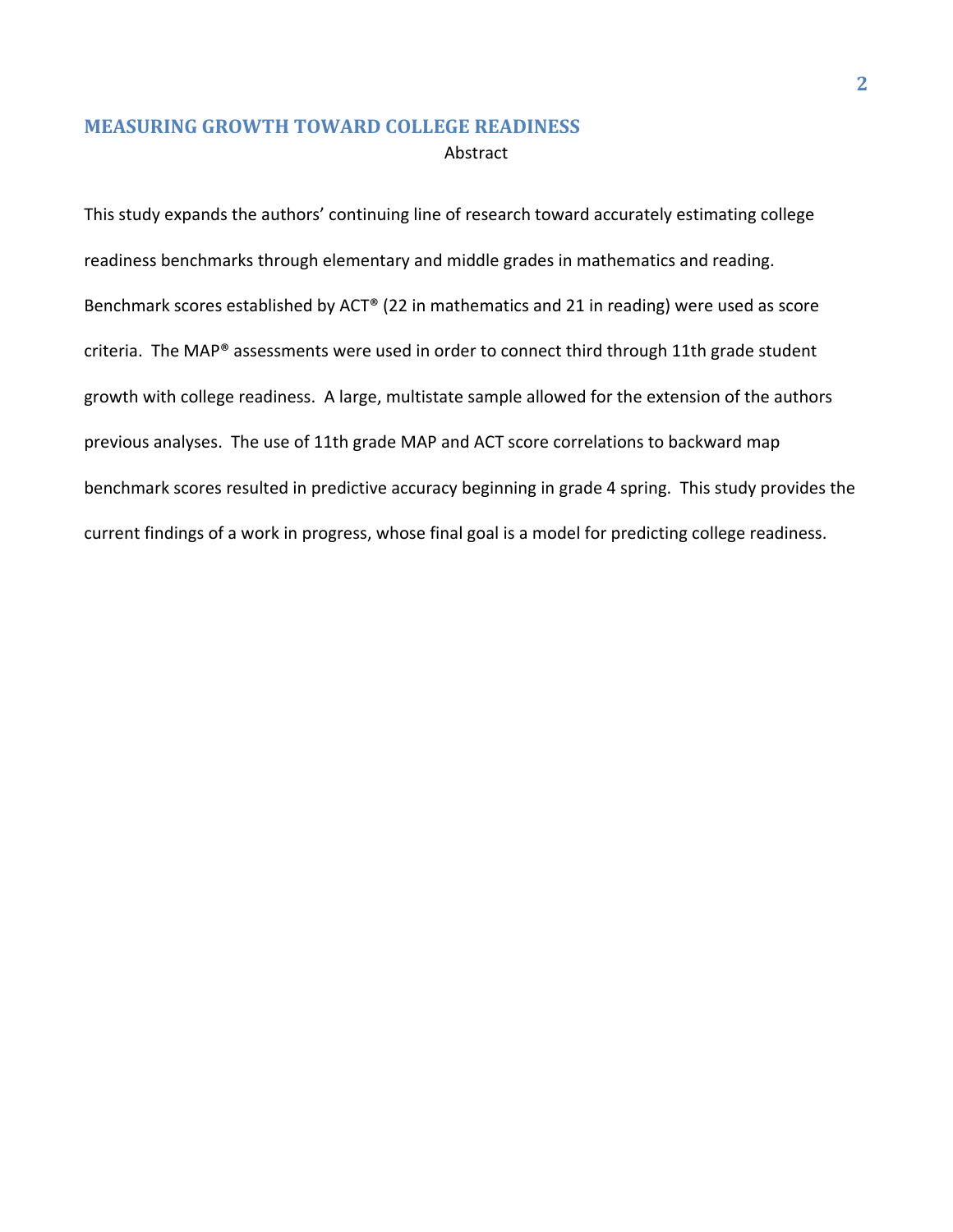# **MEASURING GROWTH TOWARD COLLEGE READINESS Objectives**

As college readiness is soon to become the accepted measure of accountability in K-12 education, reliable interim measures of progress toward this goal are essential for the success of students and the effectiveness of teachers. This study continues the authors' line of research to link ACT scores associated with college success with Measures of Academic Progress (MAP) scores from NWEA, which can be used to track student growth from kindergarten through grade 12.

The goals of this study were threefold. First, previously calculated benchmarks of college readiness from past analyses (Theaker & Mellema, 2010) were re-investigated with a recent sample and were validated using receiver operating characteristic (ROC) curve analysis. Second, grade-bygrade benchmarks were established for predicting a student's likely growth toward levels of ACT performance desired for admission using ACT's college readiness benchmarks. Third, an initial work with grade by grade benchmarks for different institution types.

### **Significance**

The current conversation in Washington, DC regarding reauthorization of the federal Elementary and Secondary Education Act focuses heavily on college readiness for all students. As this represents an important shift from the NCLB mandates toward proficiency for all, our assessments for measuring student progress must soon shift correspondingly.

This study – and the line of research it continues – builds an essential link between two highly reliable, well validated, current measures of student progress in order to offer a practical and accessible means of early identification of growth toward college readiness. Our establishment of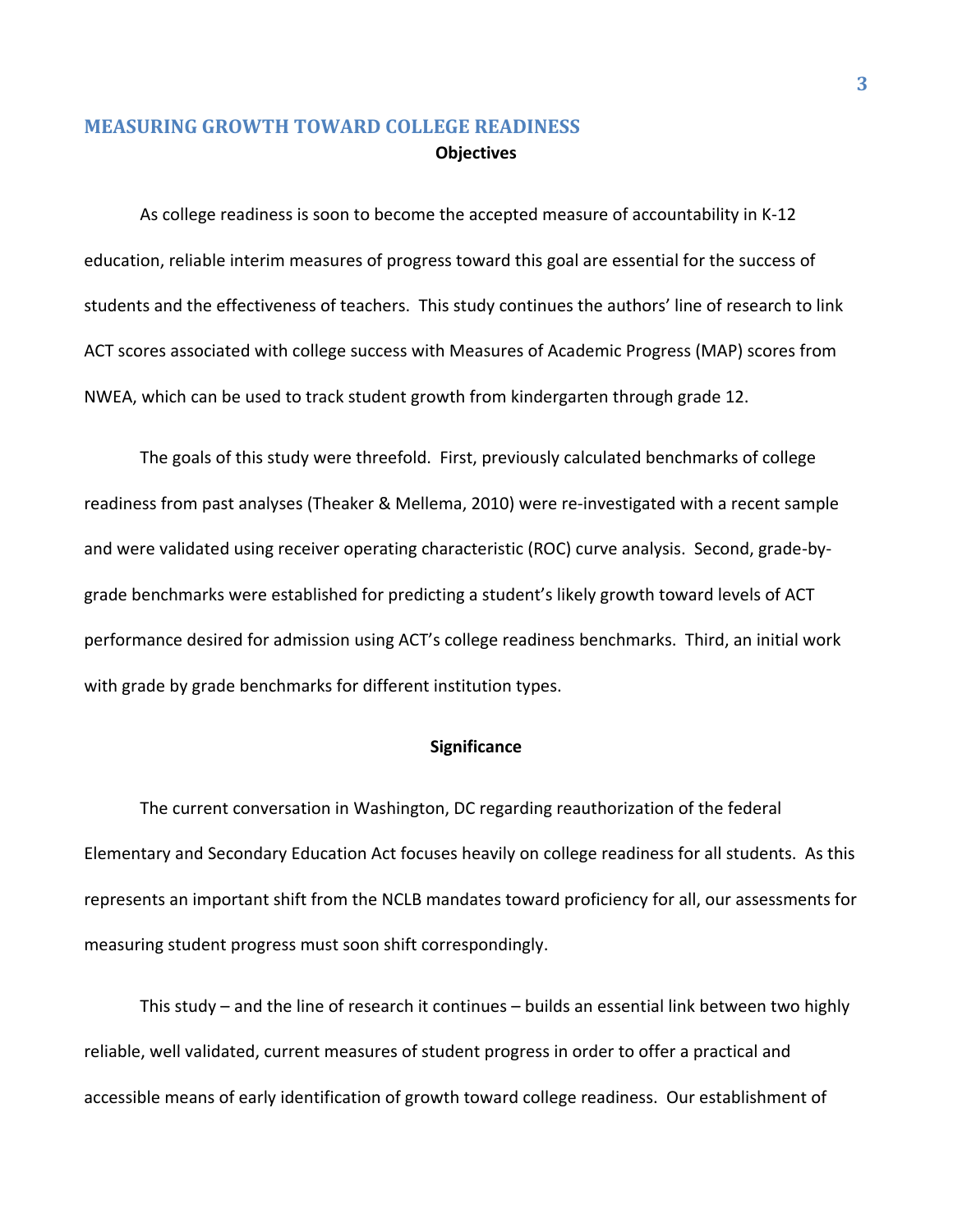growth benchmark MAP scores through the elementary grades, and our ability to predict future ACT performance offers a unique way for teachers to appropriately target early interventions needed for students' continued academic success.

### **Theoretical Framework**

The term *college readiness* is as inconsistently defined as it is widely used. For our current purposes, ACT scores were used for measuring students' preparedness for college, as research from ACT has repeatedly shown to be appropriate (ACT, 2010). Progress toward reaching that goal, beginning in the eighth grade, was also tracked through their EXPLORE, PLAN, ACT assessment system (ACT, 2009; Allen, Bassiri, & Noble, 2009). While others have scrutinized the relationship between ACT scores and students' demonstrated college success, as in a recent study from the National Bureau of Economic Research (Bettinger, Evans, & Pope, 2011), the near-ubiquity of the ACT exams in college admissions, course placement, and scholarship decisions seems to warrant their consideration in our study as a pragmatic measure of college readiness.

Likewise, MAP assessments have been designed and validated for measuring student growth in mathematics and reading (NWEA, 2008). These growth measures have been validated extensively to link students' early progress toward proficiency on exams for state accountability (NWEA, 2009), but their utility in measuring progress in preparation for college is yet to be established on a large scale. Our access to the Growth Research Database at NWEA, which includes students who have an 11th grade MAP score and an ACT score in near succession, gives us a unique means for linking students' progress from third grade through high school toward an ACT benchmark predictive of college success.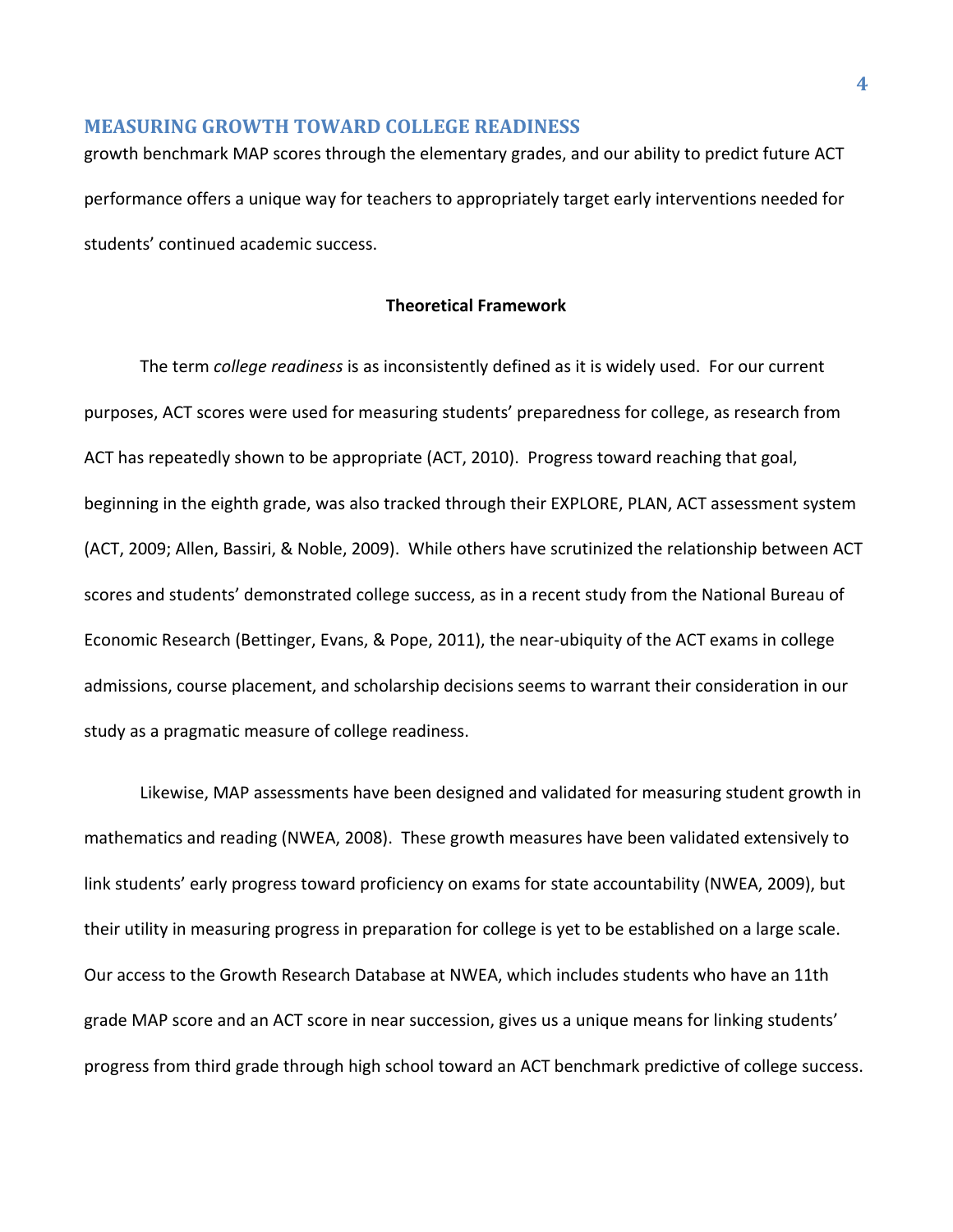To date, no national exam has been used on a large scale to backward map predicted college success through the elementary grades. This study is unique in making predictions of college readiness much earlier in a student's career and therefore allowing earlier intervention toward keeping students on track toward college success.

Table 1 shows ACT's published benchmarks based on empirical data of students' college performance (ACT, 2009). The given scores for mathematics and reading provide our reference points for linking the ACT system with MAP scale scores. Based on the student data available for this study, we will focus on the subjects of mathematics and reading.

#### Table 1

| College Readiness Benchmarks for the ACT Assessments |  |  |  |
|------------------------------------------------------|--|--|--|
|------------------------------------------------------|--|--|--|

| Subtest     | <b>ACT</b> |
|-------------|------------|
| Mathematics | 22         |
| Reading     | 21         |
| English     | 18         |
| Science     | 24         |
| Composite   | 21         |

*Note.* Values were calculated by ACT from empirical data to identify the scores of students with a 50% likelihood of achieving at least a *B* in a related freshman-level course. From "College Readiness Standards for EXPLORE®, PLAN®, and the ACT®," p. 3. Copyright 2011 by ACT, Inc.

### **Data Sources**

Data included in our analyses were contained in two groups: a small sample of previously

analyzed data and a larger dataset for validating and extending our previous work. The initial data

came from a subset of students in our larger study for which we had access to MAP scores (Theaker &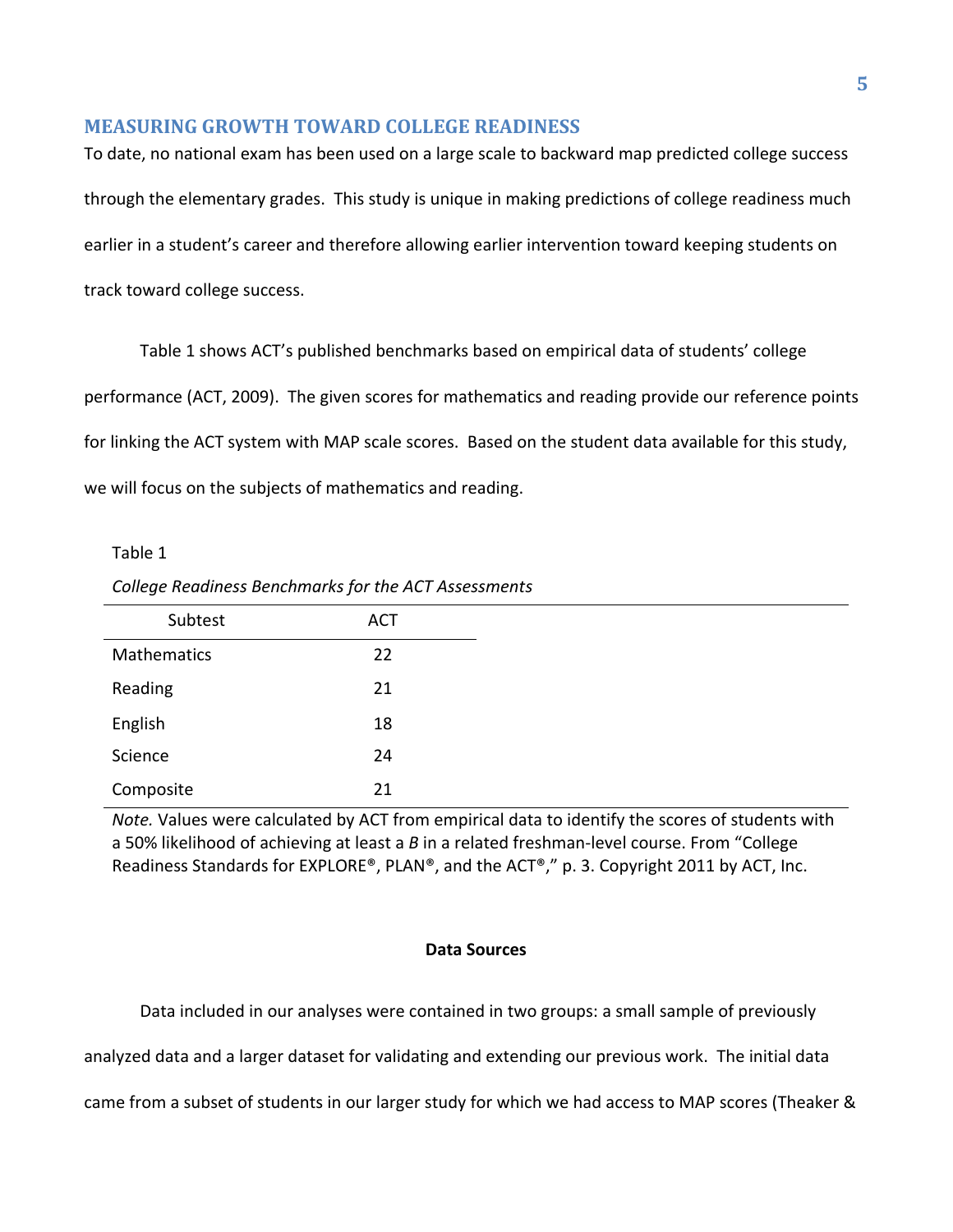Mellema, 2010). This included approximately 350 students from eight charter schools within a single management system. These data included test scores for grades 3 through 8 for the Explore® exam only. The larger dataset included in the current study represents 201,168 test records for reading and math from 10 school districts in three states. This study used the fall and spring testing terms for reading or math. A student's grade 11 ACT score was matched with a MAP score within grades 4 through 11, which was not available for our past analysis. In all, the sample contained over 201,000 matched pairs of scores from 28,000 student-score combinations from 10 school districts in three states.

### **Methods**

First, our data were matched to include valid tests of students in grades 3 through 11 to link individual ACT scale scores and MAP assessment RIT scores for a sample of students who had completed both exams in the same subject. ACT scores were provided by NWEA partnering school districts and individually linked to those students' MAP scores from each testing season, either fall or spring. All valid matched data from the resulting sample (i.e., data with valid scores and linking IDs) were included in the analyses; no attempt was made to rebalance the sample in order to simulate a state- or nationally-representative population.

As was reported in *Using RIT Scores to Predict College Readiness* (NWEA, 2012), NWEA conducted an alignment of the MAP® assessment RIT scales with college readiness benchmarks for EXPLORE, PLAN, and ACT exams. "Visual examinations of scatter plots of the data revealed curvilinear relationships between the MAP scale scores and the ACT scale scores. Consequently, a series of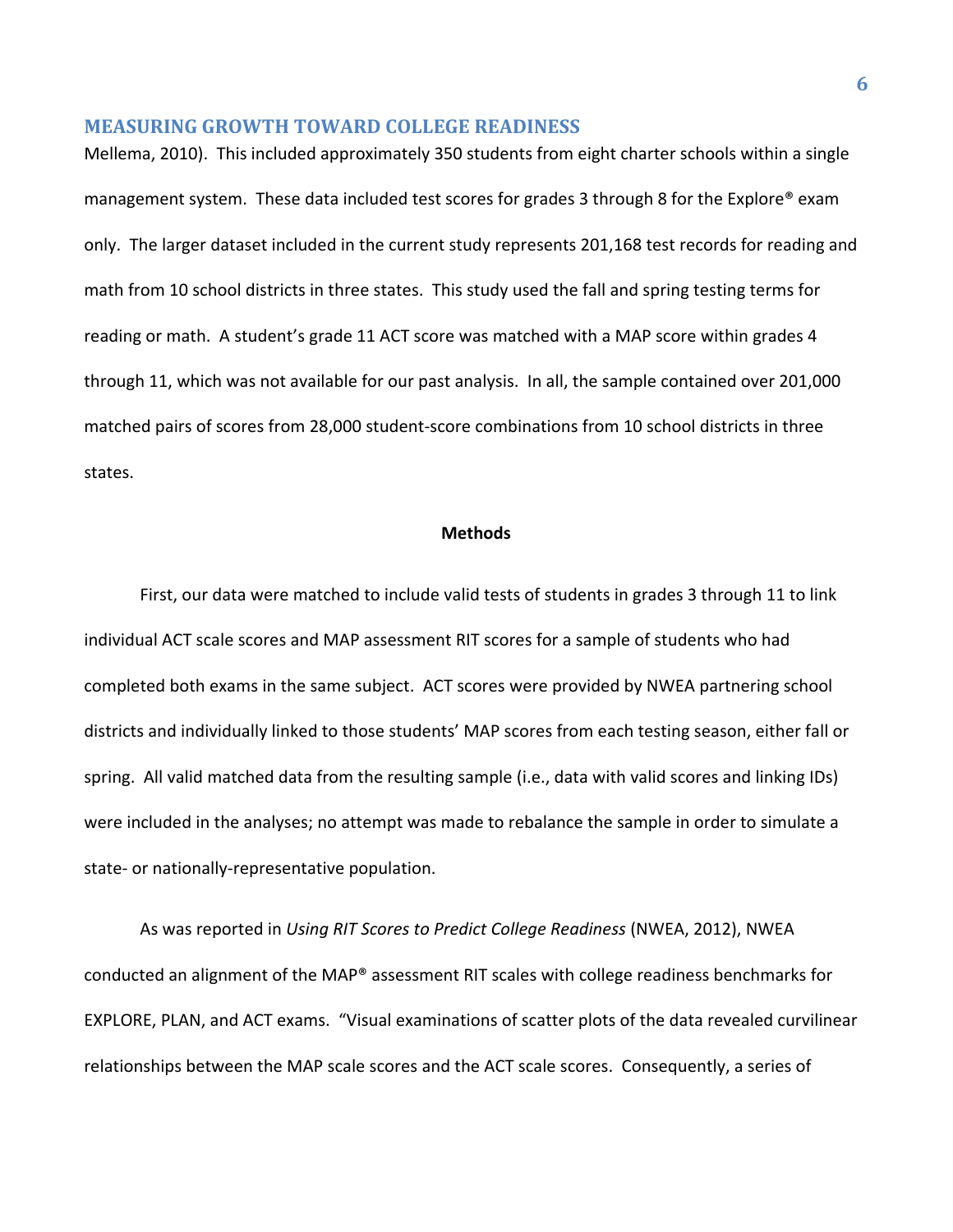curvilinear (quadratic) regression models were fitted to the data, using MAP RIT scores as the single predictor of performance on each of the college readiness tests. MAP assessments in reading and language usage were both fit to predictive models of performance on college readiness tests of English and Reading" (NWEA, 2012, p. 2).

MAP mathematics was used to predict mathematics college readiness and MAP reading was used to predict reading college readiness. In all, 18 predictive models were fitted. This ordinary least squares regression was used to determine the strength of the correlation between fourth through 11th grade MAP benchmarks and actual ACT performance in both fall and spring test administrations. Table 3 reports Pearson's r coefficients of correlation at each grade-level benchmark. Correlations ranged from *r* = .71 to *r* = .91, indicating between 50% and 83% of variation in ACT scores predicted by MAP performance. Due to our large sample size, all correlations were highly statistically significant.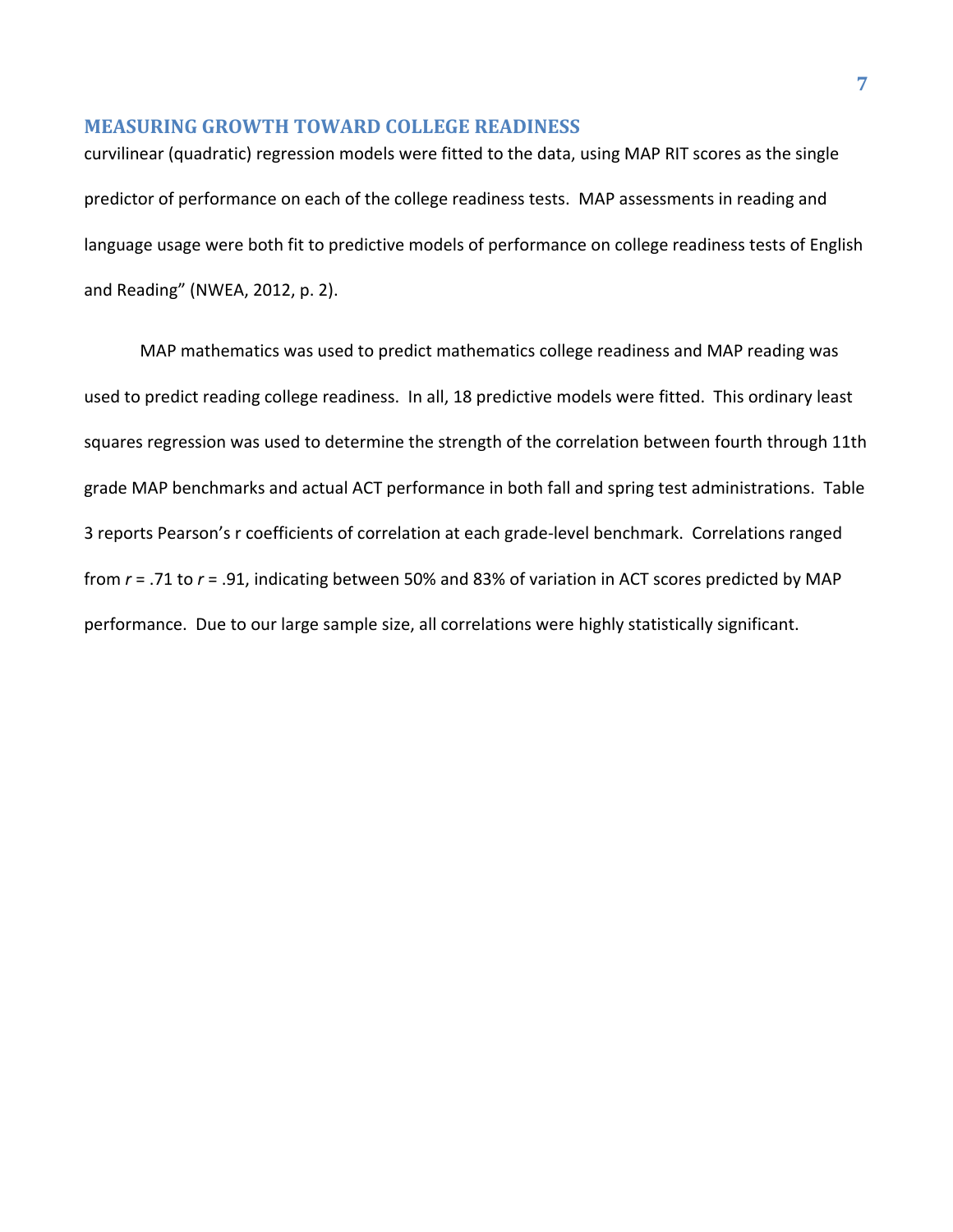#### Table 3

|                | <b>Mathematics</b> |             |        |      | Reading |      |        |      |
|----------------|--------------------|-------------|--------|------|---------|------|--------|------|
|                | Fall               |             | Spring |      | Fall    |      | Spring |      |
| Grade          | n                  | $\mathbf r$ | n      | r    | n       | r    | n      | r    |
| $\overline{4}$ |                    |             | 1,046  | 0.75 |         |      | 1,057  | 0.72 |
| 5              | 1,534              | 0.78        | 1,766  | 0.77 | 1,528   | 0.72 | 1,770  | 0.74 |
| 6              | 2,046              | 0.79        | 2,434  | 0.81 | 2,082   | 0.75 | 2,425  | 0.77 |
| 7              | 4,081              | 0.84        | 4,446  | 0.84 | 4,328   | 0.78 | 4,332  | 0.79 |
| 8              | 5,779              | 0.86        | 6,048  | 0.85 | 5,980   | 0.78 | 6,021  | 0.77 |
| 9              | 5,990              | 0.89        | 7,536  | 0.87 | 6,019   | 0.80 | 7,422  | 0.78 |
| 10             | 5,727              | 0.91        | 6,502  | 0.88 | 5,917   | 0.79 | 7,012  | 0.78 |
| 11             | 2,362              | 0.89        | 2,468  | 0.86 | 2,386   | 0.77 | 2,359  | 0.77 |

*Correlations Between MAP Benchmarks and 11th Grade ACT Performance*

*Note.* All coefficients are significant at *p* < .001.

The quadratic regression model was as follows:

 $ACT = a + X\beta + X^2\beta + e$ where  $X = RIT$  score

Second, the Pearson's chi-squared test was used to evaluate whether the model fit of the data was appropriate. We found the fit to be significant at  $p < .001$  for each grade, subject, and season combination for reading and math. Next we ran a set of cross-tabs to determine the proportions of correct predictions for each grade, subject, and season. Mathematics scores were found to have best prediction, with the highest accuracy ranging from 79% to 91%. Reading was approximately the same with a range between 77% and 84%. As expected, the correct prediction percentage increased for students' MAP testing seasons closer to the ACT test season in 11th grade. The use of MAP scores as a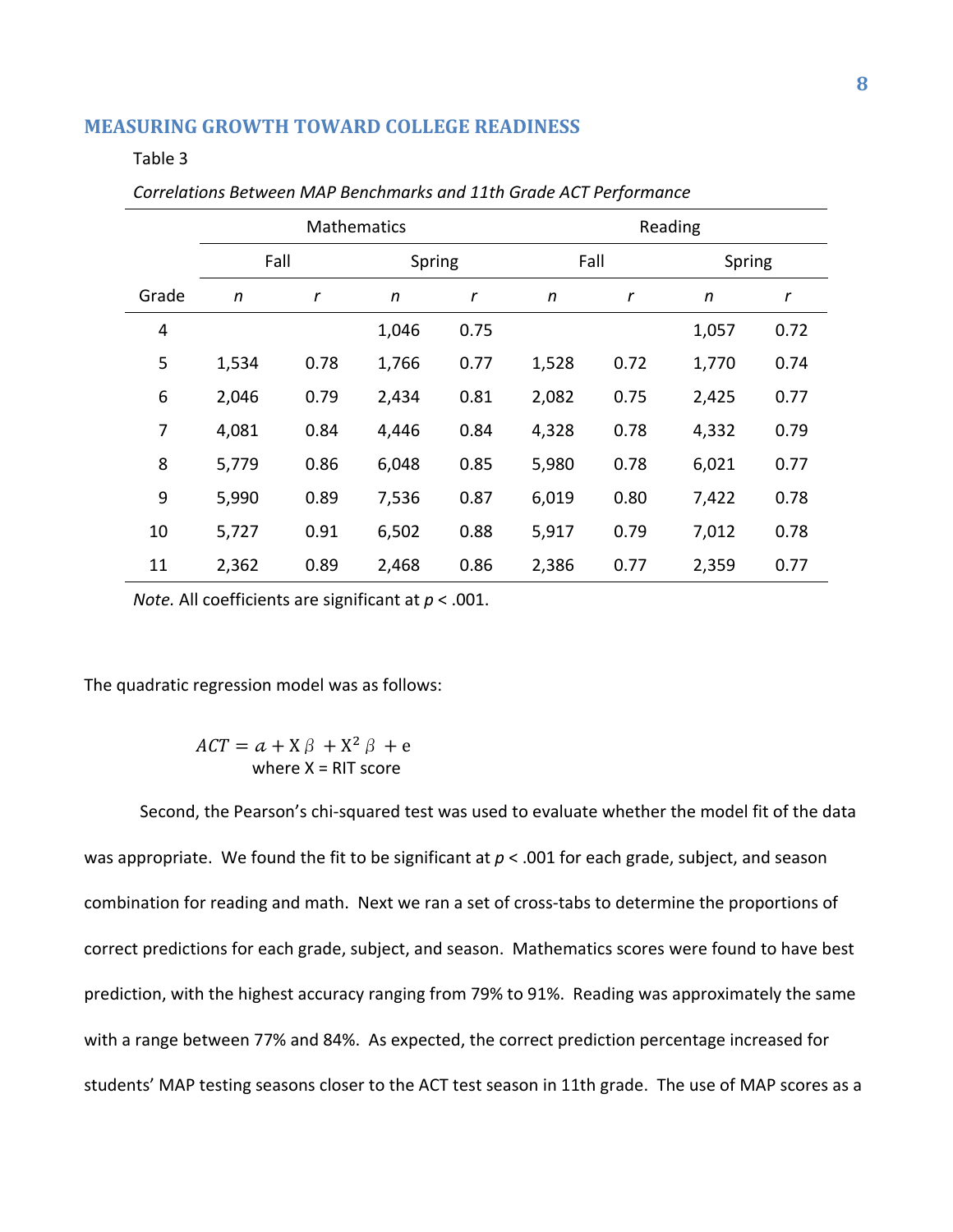predictor of ACT benchmark scores was found to have a low false-positive prediction rate of 4% or less.

The key fit statistics for the quadratic regression model used for this analysis are provided below in

## Table 4.

## Table 4

| Quadratic Regression Model Fit Statistics for Mathematics and Reading Scores |  |  |
|------------------------------------------------------------------------------|--|--|
|------------------------------------------------------------------------------|--|--|

|                       | Math scores                       |                     | Reading scores |                    |  |
|-----------------------|-----------------------------------|---------------------|----------------|--------------------|--|
| Grade level           | $\chi^2(1)$<br>Correct prediction |                     | $\chi^2(1)$    | Correct prediction |  |
|                       |                                   | Fall testing season |                |                    |  |
| 5                     | 415.65                            | 81%                 | 381.90         | 77%                |  |
| 6                     | 586.34                            | 80%                 | 559.79         | 77%                |  |
| 7                     | 1501.78                           | 81%                 | 1462.75        | 79%                |  |
| 8                     | 2385.81                           | 83%                 | 2014.48        | 79%                |  |
| 9                     | 2987.66                           | 86%                 | 2324.21        | 81%                |  |
| 10                    | 2982.74                           | 87%                 | 2214.22        | 81%                |  |
| 11                    | 1133.59                           | 91%                 | 699.07         | 82%                |  |
| Spring testing season |                                   |                     |                |                    |  |
| 4                     | 211.03                            | 81%                 | 262.17         | 79%                |  |
| 5                     | 442.02                            | 81%                 | 483.66         | 79%                |  |
| 6                     | 804.17                            | 82%                 | 749.96         | 80%                |  |
| $\overline{7}$        | 1782.40                           | 82%                 | 1577.65        | 80%                |  |
| 8                     | 2488.58                           | 83%                 | 2114.01        | 80%                |  |
| 9                     | 3268.74                           | 83%                 | 2545.29        | 79%                |  |
| 10                    | 2891.81                           | 85%                 | 2498.10        | 80%                |  |
| 11                    | 936.39                            | 90%                 | 799.50         | 84%                |  |

*Note.* All Pearson's chi-squared tests were significant at *p* < .001.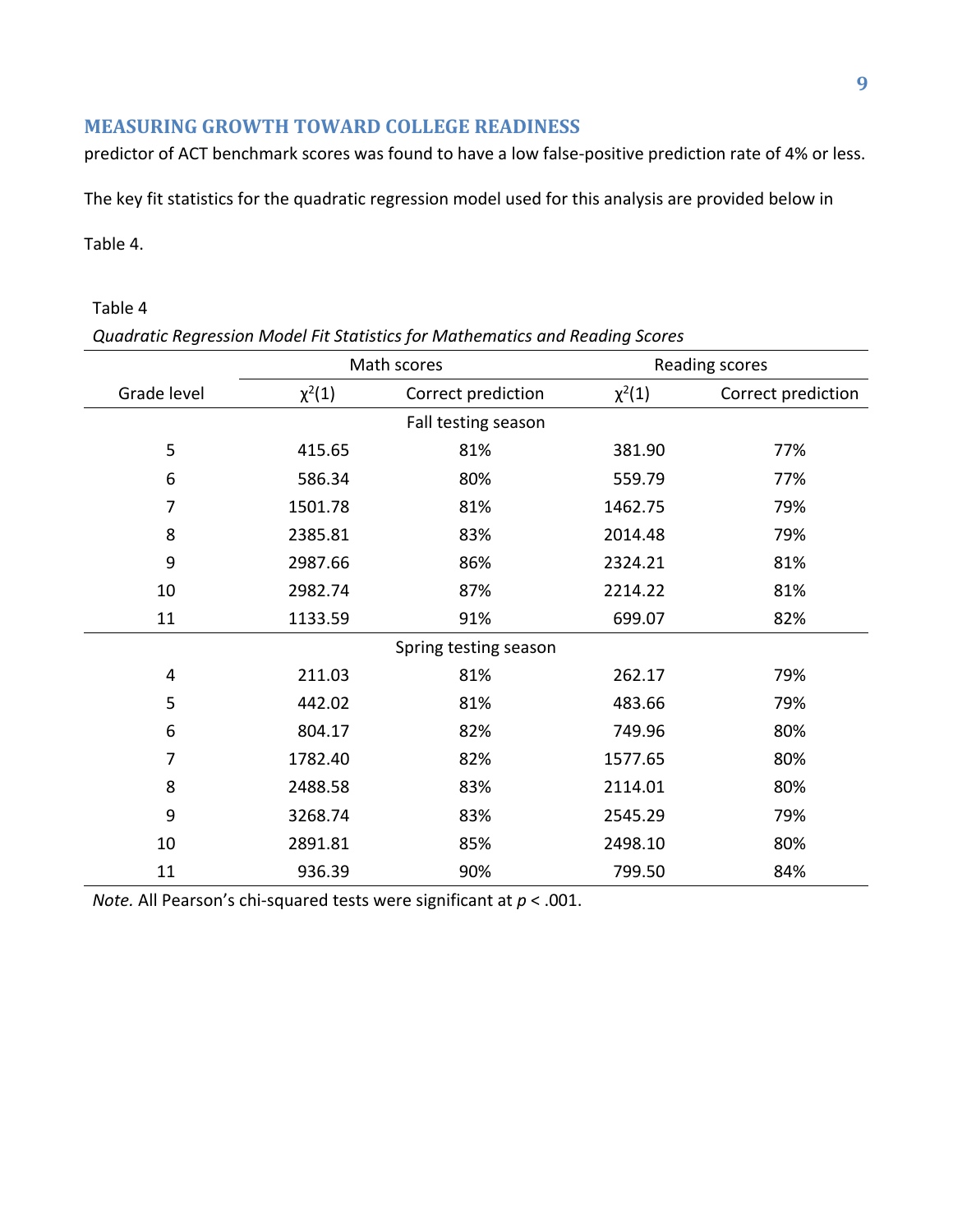Finally, ROC curve analyses were performed to provide an examination of the predictive accuracy of the benchmarks from our regression model. A ROC curve simply compares the precision and sensitivity of our predictions. For our purposes, we were able to analyze the AUC (area under the curve) precision with which our grade-level benchmark scores were associated with actual student performance in relation to ACT college readiness benchmarks. Findings from the ROC curve analyses are given in Tables 5 and 6.

Table 5

*ROC Curve Statistics for Mathematics Score Predicting ACT Benchmark Reached*

|             |            |                       | Asymptotic 95% confidence |             |  |
|-------------|------------|-----------------------|---------------------------|-------------|--|
|             |            |                       | interval                  |             |  |
| Grade level | <b>AUC</b> | <b>SE</b>             | Lower bound               | Upper bound |  |
|             |            | Fall testing season   |                           |             |  |
| 5           | 0.831      | 0.010                 | 0.811                     | 0.851       |  |
| 6           | 0.855      | 0.008                 | 0.839                     | 0.870       |  |
| 7           | 0.863      | 0.005                 | 0.852                     | 0.873       |  |
| 8           | 0.867      | 0.004                 | 0.858                     | 0.875       |  |
| 9           | 0.878      | 0.004                 | 0.869                     | 0.886       |  |
| 10          | 0.875      | 0.004                 | 0.867                     | 0.884       |  |
| 11          | 0.873      | 0.008                 | 0.858                     | 0.888       |  |
|             |            | Spring testing season |                           |             |  |
| 4           | 0.807      | 0.008                 | 0.792                     | 0.823       |  |
| 5           | 0.793      | 0.006                 | 0.781                     | 0.805       |  |
| 6           | 0.789      | 0.005                 | 0.779                     | 0.799       |  |
| 7           | 0.802      | 0.004                 | 0.794                     | 0.809       |  |
| 8           | 0.799      | 0.003                 | 0.792                     | 0.805       |  |
| 9           | 0.806      | 0.003                 | 0.800                     | 0.812       |  |
| 10          | 0.806      | 0.003                 | 0.799                     | 0.812       |  |
| 11          | 0.802      | 0.006                 | 0.790                     | 0.814       |  |

*Note.* ROC = receiver operating characteristic. AUC = area under curve. All statistics were significant at *p* < .001.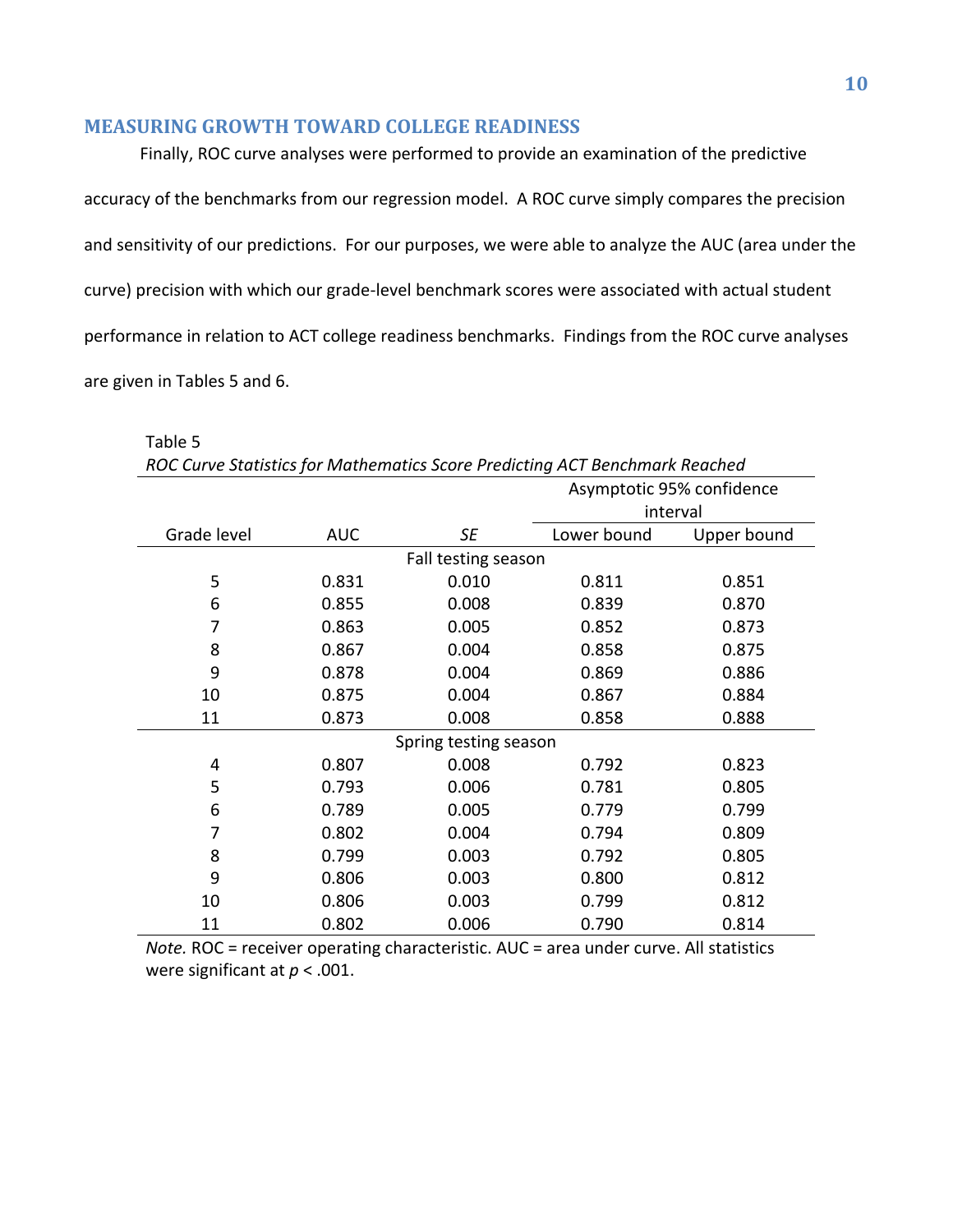# Asymptotic 95% confidence interval Grade level AUC *SE* Lower bound Upper bound Fall testing season 5 0.866 0.009 0.848 0.884 6 0.867 0.008 0.852 0.882 7 0.893 0.005 0.884 0.902 8 0.912 0.004 0.905 0.919 9 0.929 0.003 0.923 0.935 10 0.938 0.003 0.933 0.944 11 0.945 0.005 0.935 0.955 Spring testing season 4 0.823 0.008 0.806 0.839 5 0.813 0.006 0.801 0.825 6 0.805 0.005 0.795 0.815 7 0.814 0.004 0.807 0.822 8 0.820 0.003 0.813 0.826 9 0.825 0.003 0.820 0.831 10 0.826 0.003 0.819 0.832 11 0.812 0.007 0.799 0.826

*ROC Curve Statistics for Reading Score Predicting ACT Benchmark Reached*

### **MEASURING GROWTH TOWARD COLLEGE READINESS**

Table 6

*Note.* ROC = receiver operating characteristic. AUC = area under curve. All statistics were significant at *p* < .001.

#### **Results**

As shown above, MAP tests were found to be highly correlated to the ACT. The model resulted in the following grade, subject, and season benchmarks given in Table 7. It is important to note that benchmarks for the third grade fall season start at a RIT score of 204 (NWEA 83rd percentile) for mathematics and 199 (NWEA 73rd percentile) for reading.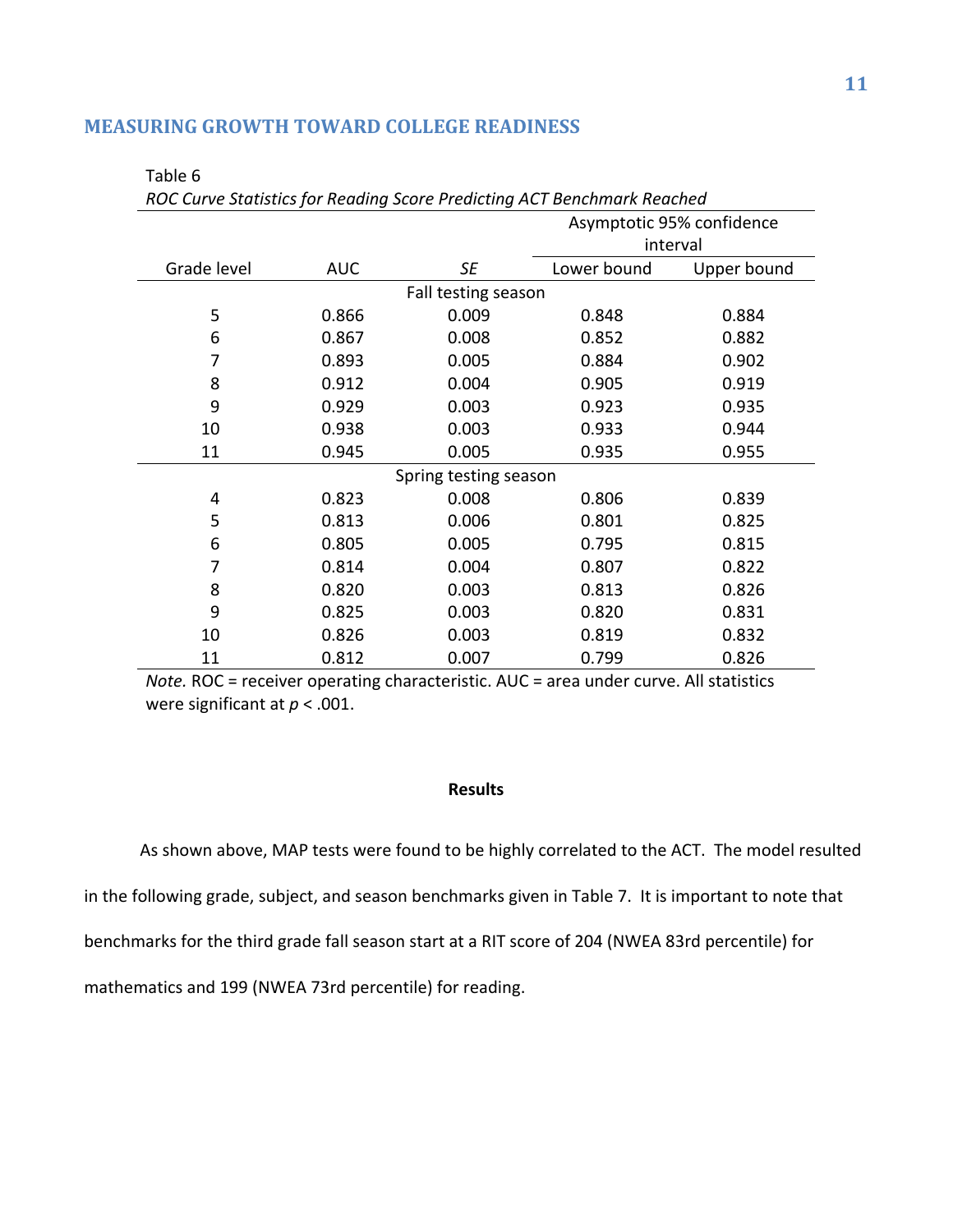Table 7

|                | Mathematics |            |            | Reading    |            |            |            |            |
|----------------|-------------|------------|------------|------------|------------|------------|------------|------------|
|                |             | Fall       |            | Spring     |            | Fall       |            | Spring     |
| Grade          | <b>RIT</b>  | Percentile | <b>RIT</b> | Percentile | <b>RIT</b> | Percentile | <b>RIT</b> | Percentile |
| $\overline{a}$ |             |            | 224        | 79         |            |            | 215        | 72         |
| 5              | 225         | 80         | 236        | 84         | 214        | 70         | 220        | 71         |
| 6              | 235         | 84         | 242        | 85         | 220        | 70         | 224        | 70         |
| 7              | 238         | 77         | 244        | 78         | 223        | 68         | 227        | 69         |
| 8              | 243         | 77         | 249        | 79         | 227        | 70         | 230        | 70         |
| 9              | 246         | 76         | 251        | 79         | 229        | 69         | 232        | 72         |
| 10             | 250         | 80         | 254        | 82         | 232        | 72         | 234        | 73         |
| 11             | 255         | 83         | 258        | 83         | 236        | 77         | 237        | 77         |

# *Predicted College Readiness Benchmarks as MAP Score and Percentile Ranking by Grade*

*Figure 1.* MAP Scale Scores for ACT® College Readiness Benchmarks.

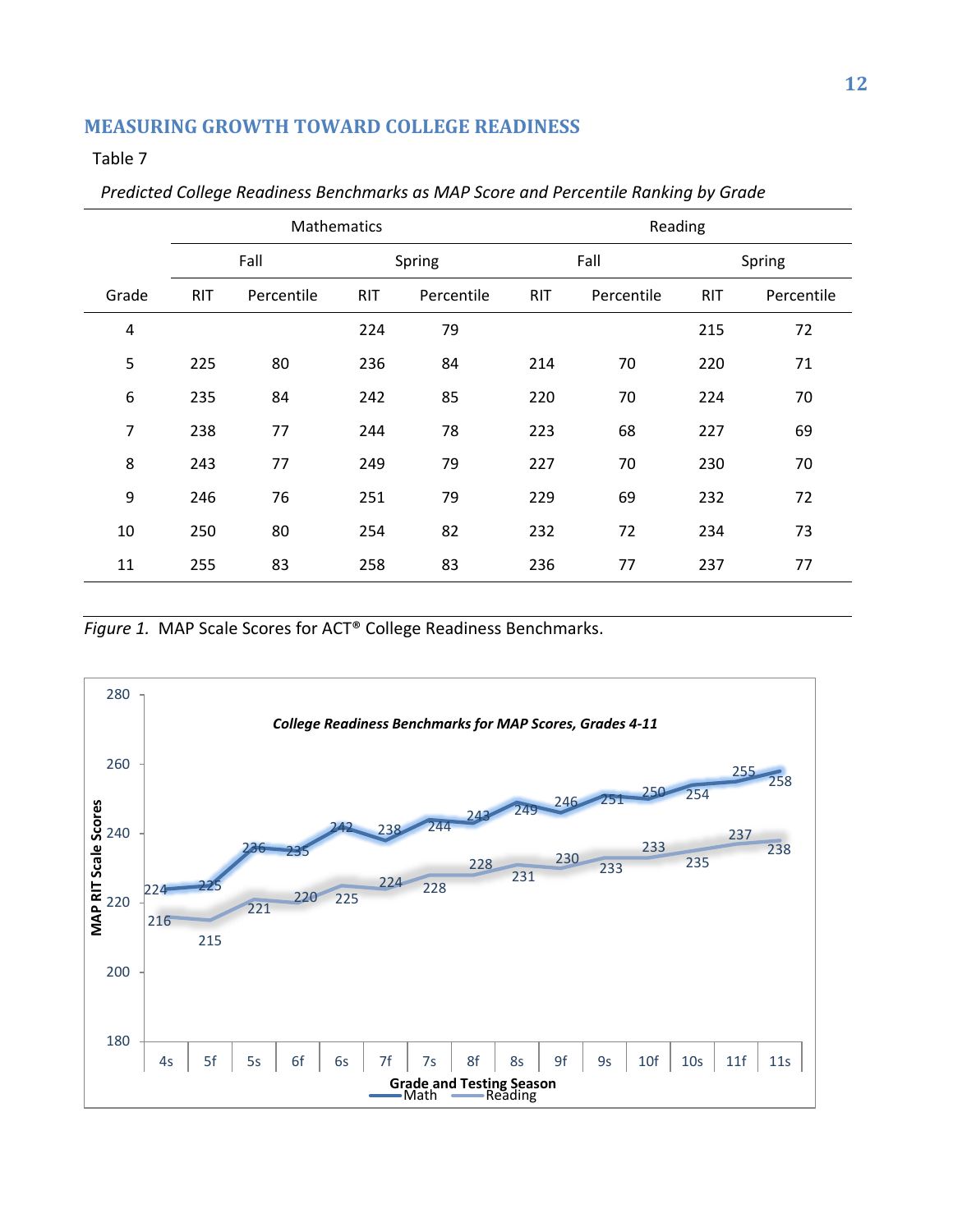*Figure 2.* MAP Scale Scores as Percentile Ranks for ACT® College Readiness Benchmarks.



Finally, we extended our predicted scores beyond a single set of college readiness benchmarks by performing similar analyses toward benchmarks for various types of goal institutions students might choose. Since it is difficult to justify the application of the same set of college-readiness goals for a student attending an open-enrollment university as for one applying in a top ranked university, sets of grade-by-grade benchmarks allow students and teachers to make an early comparison of expected growth toward a variety of higher education goals. Table 8 gives a set of suggested ACT goal scores for Ivy League, top public universities, state universities, and open-enrollment institutions. Figures 3 and 4 illustrate the MAP benchmarks across grades associated with institution type.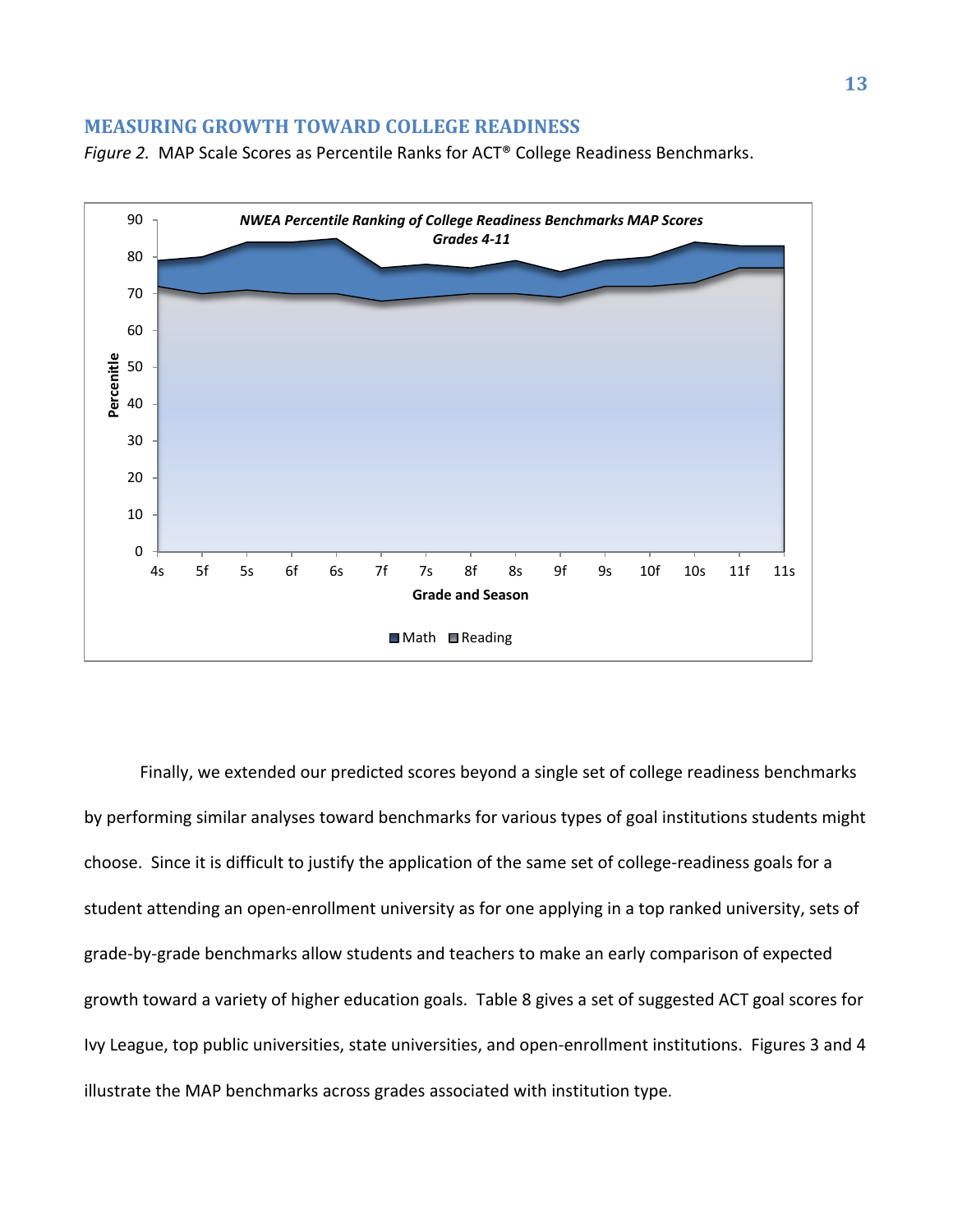## Table 8

*Typical ACT Benchmark Scores by Institution Type* 

| Type of institution     | ACT score |
|-------------------------|-----------|
| Top ranked              | $32*$     |
| Top public universities | 29        |
| State universities      | 24        |
| Open-enrollment         | 16        |
| $\cdots$<br>--          | .         |

*Notes:* The scores are average ACT score of incoming freshmen. *\*Not illustrated due to small sample size* 

*Figure 3.* Mathematics MAP Growth Trajectory for College Readiness by University Type.

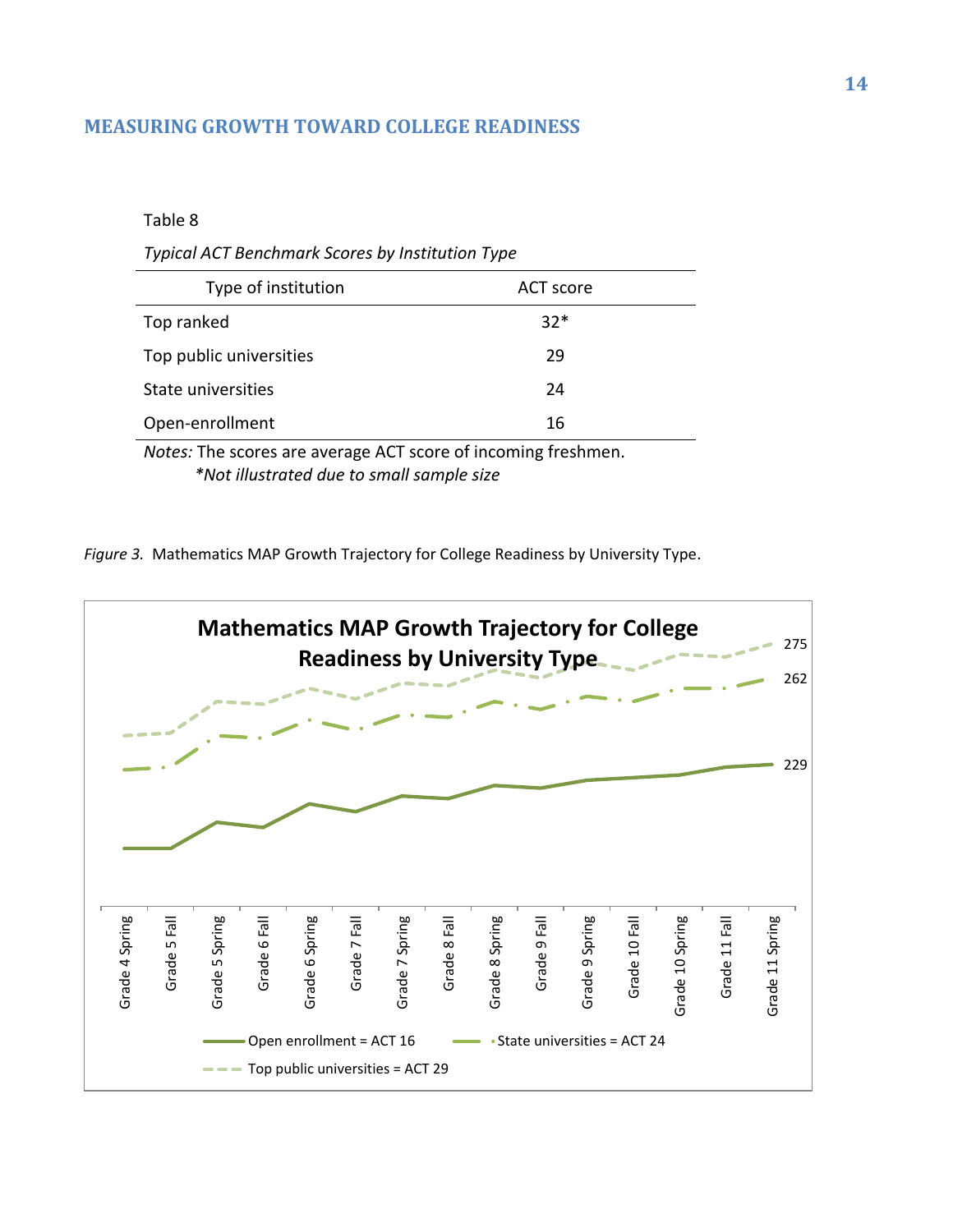*Figure 4.* Reading MAP Growth Trajectory for College Readiness by University Type.